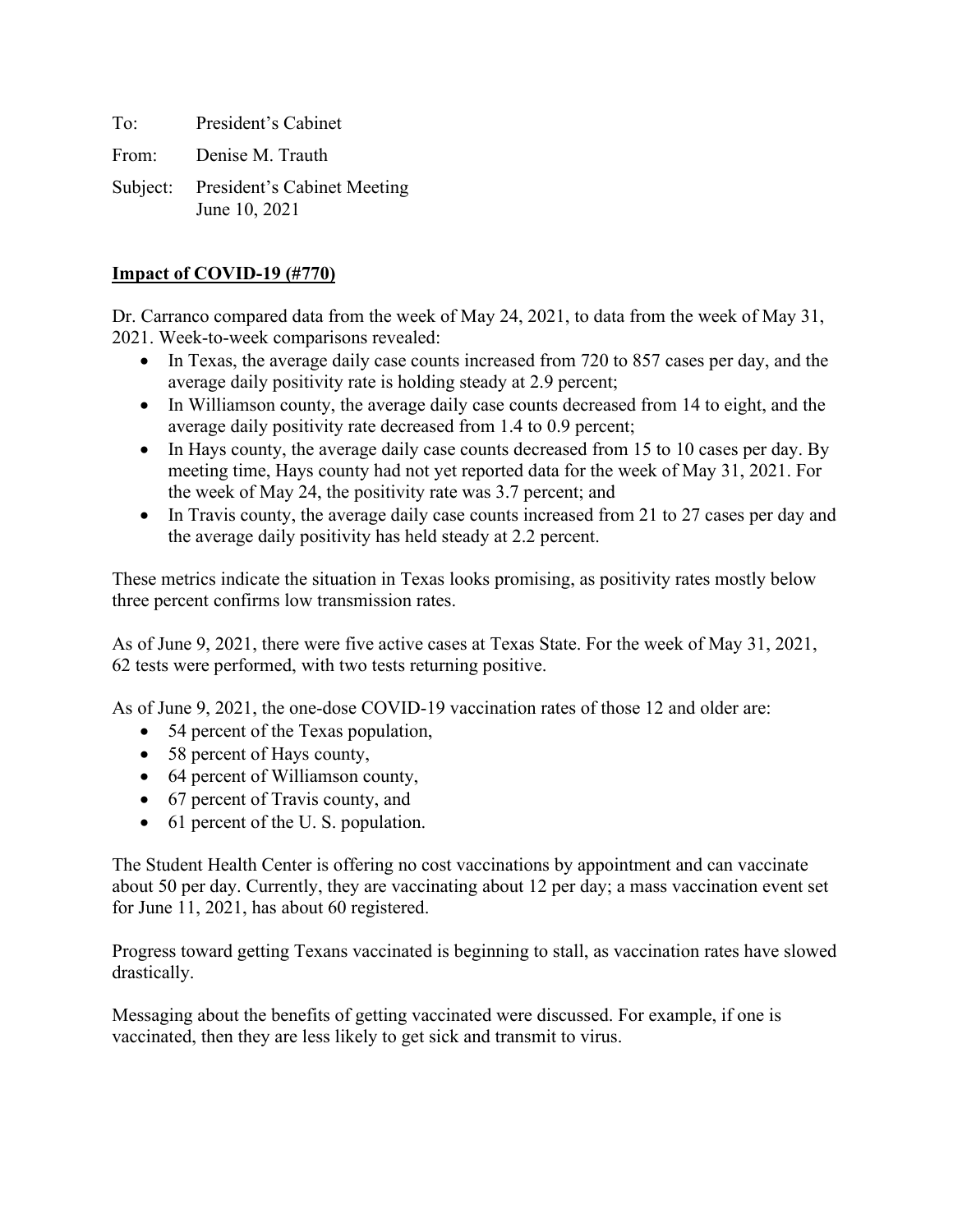Dr. Carranco will work with the Office of the Provost and Vice President for Academic Affairs to develop vaccine, testing, and contact tracing messaging for faculty syllabi, as well as a corresponding slide with information to debunk vaccine myths that faculty can show on the first day of classes.

University Marketing and University Communications will provide support to vaccine messaging efforts and assist with elevating faculty and student voices in the messaging. Undergraduate Admissions and the Texas State Family Association will be good partners in promoting these messages. Dr. Hernandez will facilitate the development of a return to campus guide for students and targeted messages to presidents and advisors of student organizations, oncampus residence halls, orientation leaders, and residence assistants.

## **Inclusion and Diversity (#747)**

Dr. Silva, Dr. Sherri Benn, Assistant Vice President for Institutional Inclusive Excellence-Student Initiatives, Dr. Victoria Black, Director, Peer Mentoring, and Dr. Toni Moreno, Assistant Director for Hispanic and First-Generation Student Retention, provided an update on the application for the Seal of Excelencia prepared by the Seal of Excelencia Work Group. Texas State's strengths and areas of growth in supporting Latino students at Texas State were discussed. Dr. Moreno and Dr. Black will present this information to key groups, including the Council of Academic Deans, Council of Chairs, and Retention Management Council; ultimately, this information will be used to inform strategic plans.

The application will be submitted on June 11, 2021. Once awarded, the Seal (certification) will be good for three years. Cabinet members discussed appointing a permanent group of key leaders to ensure the sustainability of the Task Force's work.

President Trauth lauded their work and stated that the final application will serve as a good model/template for other underserved populations.

# **Current Student Profile and Characteristics**

Dr. Hernandez and Dr. Silva continued discussion on the current student profile and Generation Z student characteristics, including education, social justice, economy and work, communication, technology, demographics, cultural awareness, and environment. For example, Generation Z students are concerned about college affordability, want to create an equitable environment, prefer texting and Instagram over email and Facebook, are high technology users, are more racially and ethnically diverse, and are passionate about making the world a better place.

### **Significant Issues (#01)**

Provost Bourgeois announced that Dr. Tania Betancourt and a team of faculty from the Department of Chemistry and Biochemistry and the Department of Physics received notification that their grant proposal to the National Science Foundation Partnership for Research and Education in Materials program was awarded for \$3.82 million over six years.